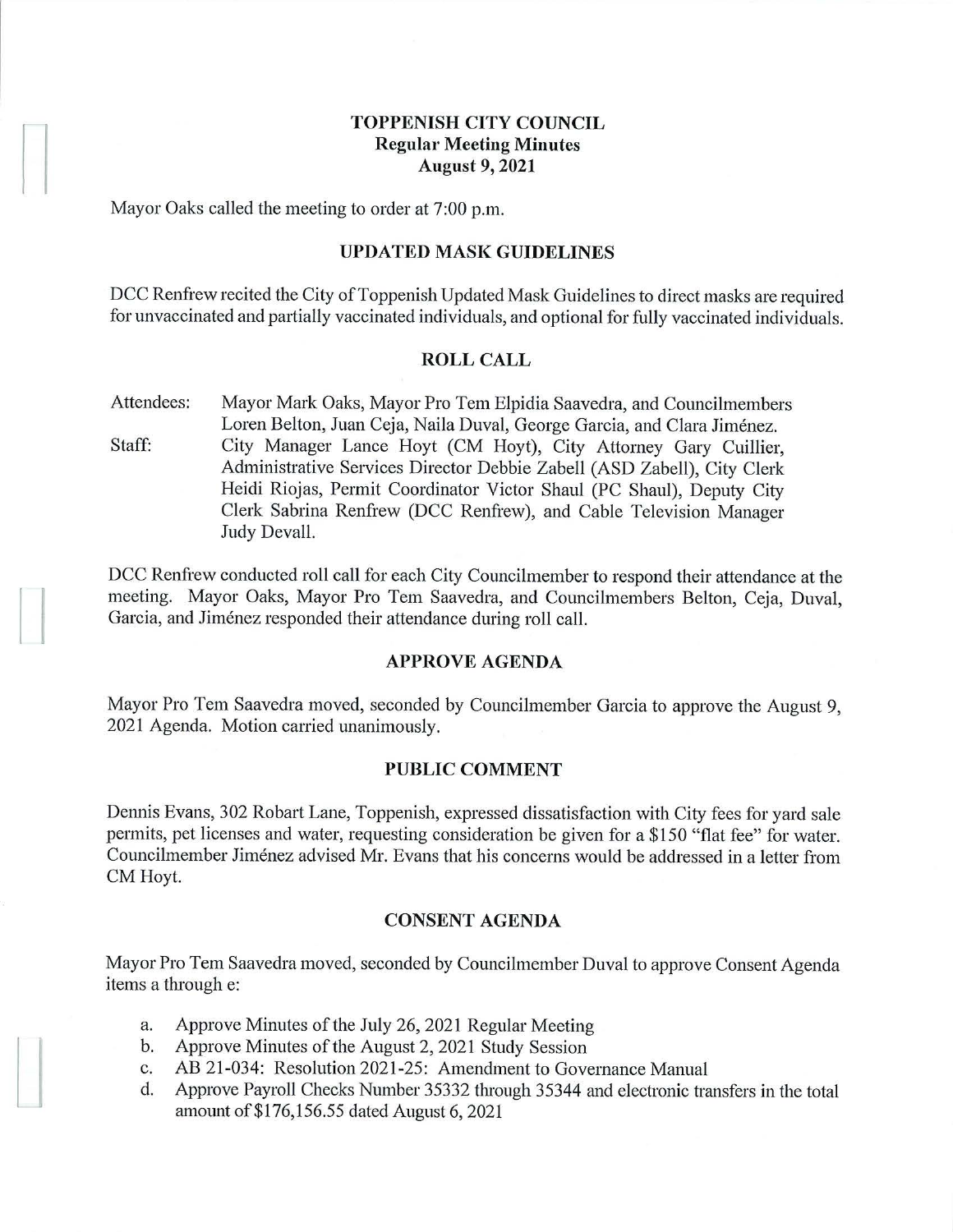e. Approve Claims Checks Number 94084 through 94161 and electronic transfers in the total amount of \$266,150.14 dated August 9, 2021 and Void Checks Number NR94035 and NR94085

Motion carried unanimously.

#### **NEW BUSINESS**

# **Resolution 2021-26: A Resolution Authorizing the Existence of Petty Cash Funds Within the General Fund and the Special Investigative Drug Account (SIDA) of the City of Toppenish.**

Councilmember Duval moved, seconded by Councilmember Ceja to approve Resolution 2021-26. Motion carried.

**Resolution 2021-27: A Resolution of the City Council of the City of Toppenish, Washington Approving the Submittal of the Final Draft of the Shoreline Master Program Periodic Update Review 2021 to Washington State Department of Ecology for Approval of Content.** 

Councilmember Duval moved, seconded by Councilmember Garcia to approve Resolution 2021- 27. Motion carried unanimously.

**Resolution 2021-28: A Resolution Approving Local Agency A&E Professional Services Cost Plus Fixed Fee Consultant Agreement for Professional Engineering, Surveying ancl Construction Services for the Train Depot Roof Rehabilitation Project.** 

Councilmember Duval moved, seconded by Councilmember Garcia to approve Resolution 2021- 28. Motion carried unanimously.

**Resolution 2021-29: A Resolution Authorizing City Manager to Submit Application to the State of Washington Transportation Improvement Board for Urban Arterial Program**  Funding in the Amount of \$1,540,100.00 for the Jackson Street and Juniper Street **Reconstruction Improvements Project.** 

Mayor Pro Tem Saavedra moved, seconded by Councilmember Belton to approve Resolution 2021-29. Motion carried unanimously.

### **Schedule Special Meetings for August 23, 2021.**

CM Hoyt reported that the Special Meeting is for facilitating the City Manager Evaluation. The meeting will consist of an Executive Session, beginning at 6:00 p.m. on Monday, August 23, 2021, and delaying commencement of the Regular Council Meeting until 7:30 p.m. on the same date.

It was the consensus of Council to schedule the Special Meeting and to change the time for the Regular Meeting to begin at 7:30 p.m. on August 23, 2021.

### **Set Agenda for September 7, 2021 Study Session.**

CM Hoyt advised that the September Study Session will be held on Tuesday, September 7, 2021 due to the Labor Day holiday on Monday, September 6, 2021.